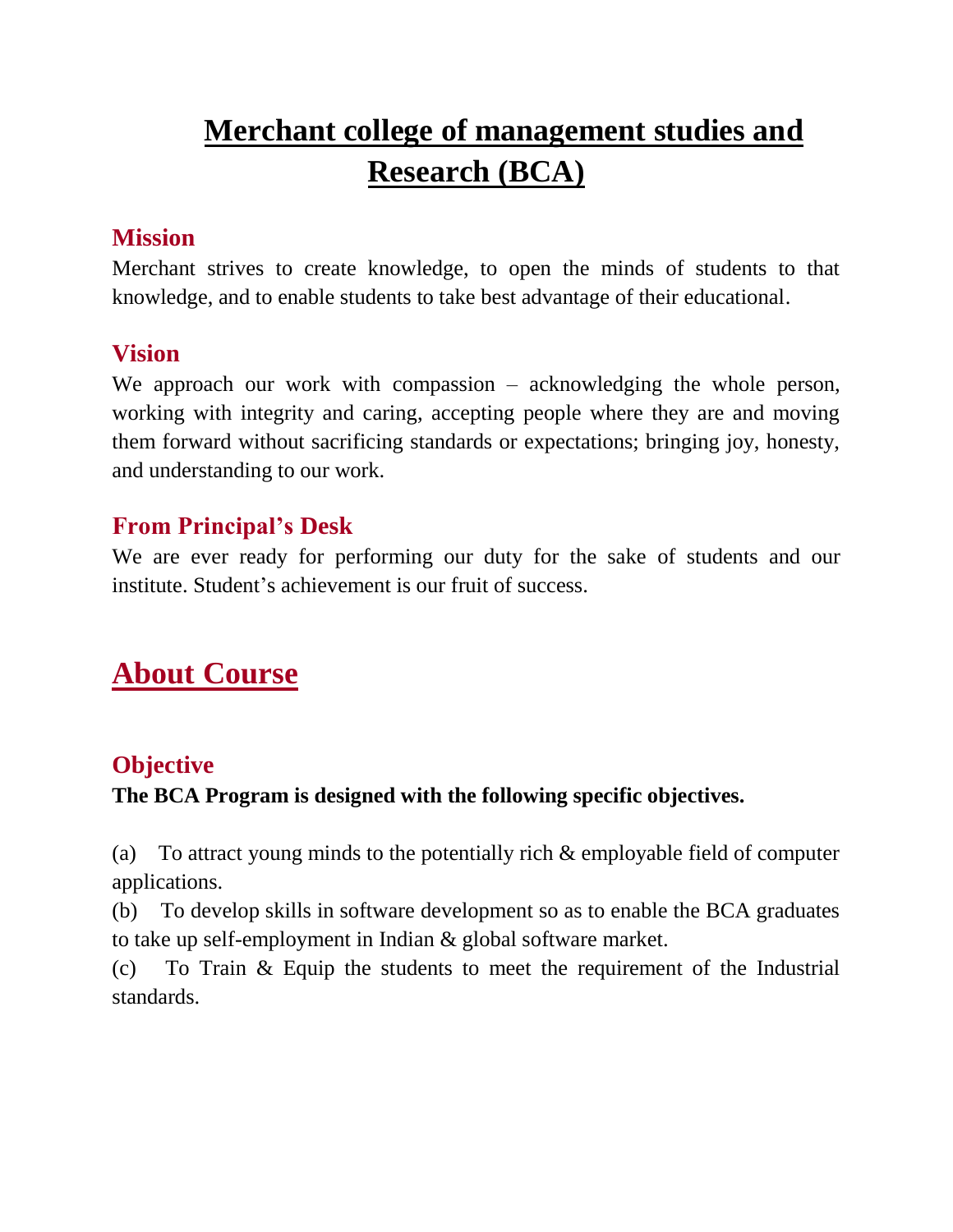#### **Infrastructure:**

- Well-furnished class room with multimedia facility.
- Hi-tech Infrastructure.
- Well-equipped Computer Lab & Library.
- Institute provides hostel facility at a reasonable cost.
- Indoor and outdoor sport facility.

### **Activity**

1. Work Shops & Seminars

A college frequently organizes workshops, seminars and conferences for students. It works as a platform for development and up-gradation of the individual.

3. Tours

A college arranges tour for the student because it is necessary to go outside of the college and getting knowledge of a world.

4. Sports Week

Sport is a best exercise for the human being. Indoor and outdoor sports arranged by institute time by time.

#### 5. Cultural Activities

Culture is a best identity of a India. So it is connected with our real Indian life. College arranges Annual Function, Navratri Function, and Day Celebration etc.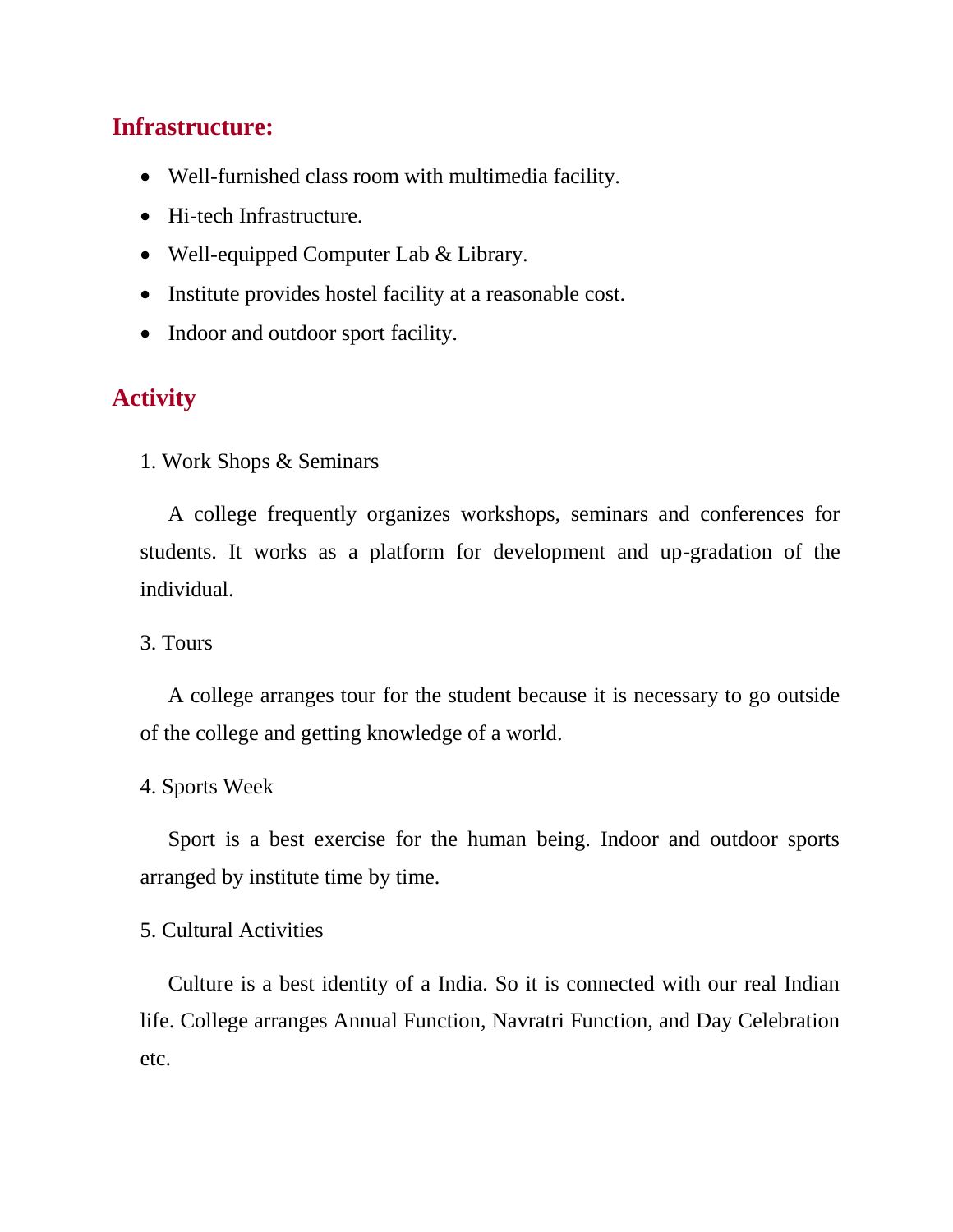## **Future After completion of course**

- **1.** Higher studies in MCA or MBA.
- 2. In Various I.T. Companies.

### **Faculty Information**

| Name             | Designation | Qualification                      | Experience |
|------------------|-------------|------------------------------------|------------|
| Mrs Jigansa      | I/c         | $M.\text{sc}(CA \& it)$ , MCA      | 8 year     |
| patel            | principal   |                                    |            |
| Jaydip<br>Mr.    | Assistant   | M.Sc (Computer Science), MCA, P.hd | 7 year     |
| Trivedi          | professor   | Count                              |            |
| Mr. Hemant       | Assistant   | <b>MCA</b>                         | 6 year     |
| patel            | professor   |                                    |            |
| Mittal<br>Mrs.   | Assistant   | M.sc(Ca& it), MCA                  | 7 year     |
| Makawana         | professor   |                                    |            |
| Mr.<br>Jigar     | Assistant   | <b>MCA</b>                         | 6 year     |
| soni             | professor   |                                    |            |
| Hitesh<br>Mr.    | Assistant   | <b>MCA</b>                         | 5 year     |
| patel            | professor   |                                    |            |
| Mr.<br>Paresh    | Assistant   | <b>MCA</b>                         | 5 year     |
| patel            | professor   |                                    |            |
| Dr.              | Librarian   | B.com, PGDCA, B.LIB, M.LIB P.hd,   | 7 year     |
| <b>Bhartiben</b> |             | Slat.                              |            |
| Solanki          |             |                                    |            |

## **Facility**

## **College library**

- Library is the heart, soul and mind of academic institutions whereas books provide the intellectual nourishment required for all kinds of academic endeavors. The institute is having ample books and peripherals.
- The college subscribes computer technology related magazines, journals and newspapers.